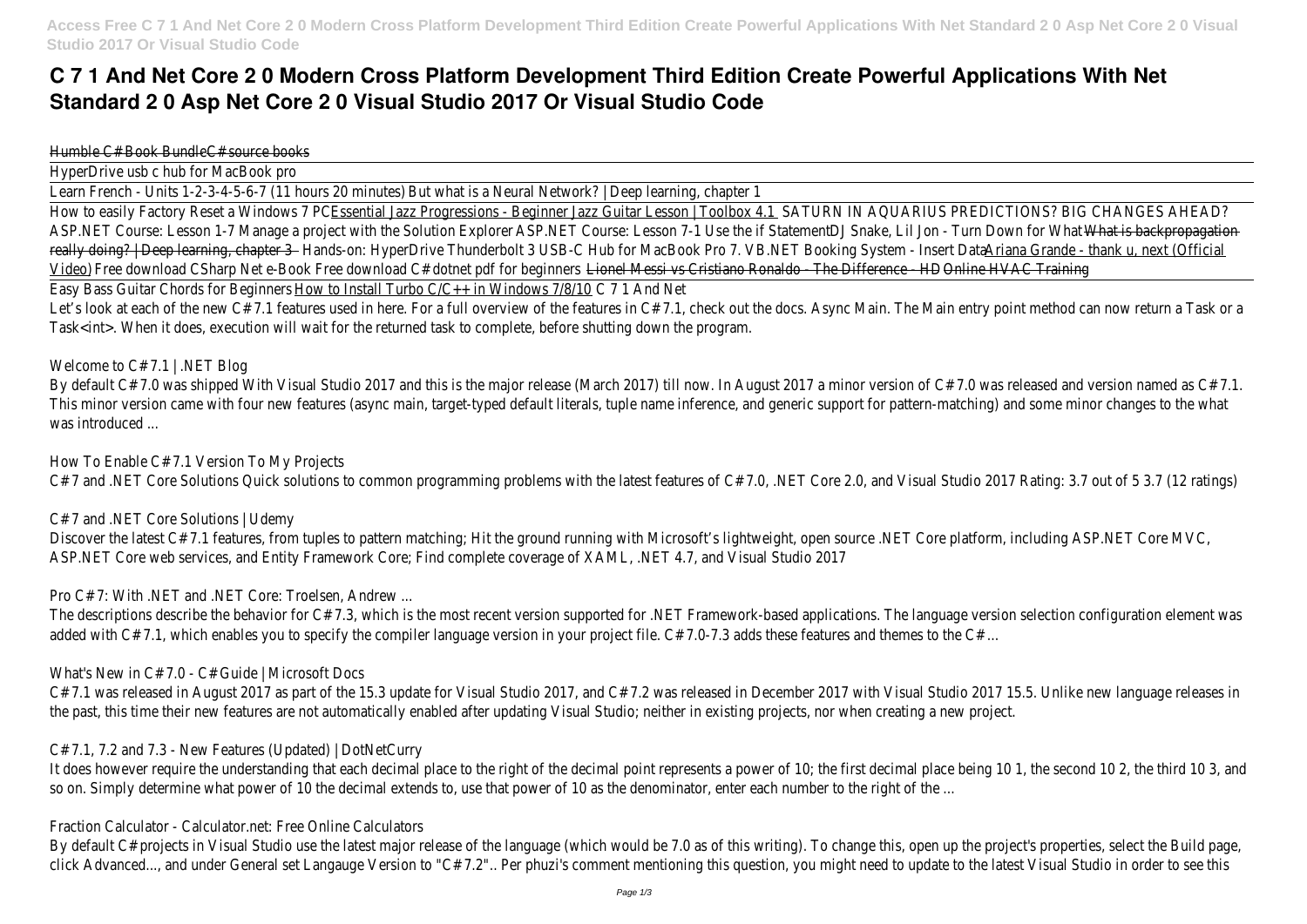**Access Free C 7 1 And Net Core 2 0 Modern Cross Platform Development Third Edition Create Powerful Applications With Net Standard 2 0 Asp Net Core 2 0 Visual Studio 2017 Or Visual Studio Code**

#### option.

In Which .Net Framework Version C# 7.2 is Available ... We would like to show you a description here but the site won't allow us.

Our team's combined C&C knowledge and commercial expertise means you get to play your Classic C&C games (be it campaign or online) on Windows, Mac or Linu players and play the Classic Command & Conquer games with CnCNet.

#### Humble C# Book Bundle source books

## slickdeals.net

HyperDrive usb c hub for MacBook pro

Learn French - Units 1-2-3-4-5-6-7 (11 hours BOtminuattess) a Neural Network? | Deep learning, chapter 1

How to easily Factory Reset a Windd was Progressions - Beginner Jazz Guitar Lesson | SADUROW IAI AQUARIUS PREDICTIONS? BIG CHANGES AHEAD? ASP.NET Course: Lesson 1-7 Manage a project with the SolutASP.EXEDT OCCURS: Lesson 7-1 Use the if StateSmerke, Lil Jon - Turn Down for What is backpropagation really doing? | Deep learning, chaptand 3-on: HyperDrive Thunderbolt 3 USB-C Hub for MacBold Pure Booking System - Insert number a Grande - thank u, next (Official Video) Free download CSharp Net e-Book Free download C# dotnet pdfLicented des seristiano Ronaldo - The Differe Occurre HDVAC Training Easy Bass Guitar Chords for Bedillar and Install Turbo  $C/C++$  in Windows  $7/8/40d$  Net

Let's look at each of the new C# 7.1 features used in here. For a full overview of the features in C# 7.1, check out the docs. Async Main. The Main entry point method can now return a Task or a full overview of the featur Task<int>. When it does, execution will wait for the returned task to complete, before shutting down the program.

# Welcome to C# 7.1 | .NET Blog

By default C# 7.0 was shipped With Visual Studio 2017 and this is the major release (March 2017) till now. In August 2017 a minor version of C# 7.0 was released This minor version came with four new features (async main, target-typed default literals, tuple name inference, and generic support for pattern-matching) and so was introduced ...

Discover the latest C# 7.1 features, from tuples to pattern matching; Hit the ground running with Microsoft's lightweight, open source .NET Core platform, including ASP. ASP.NET Core web services, and Entity Framework Core; Find complete coverage of XAML, .NET 4.7, and Visual Studio 2017

C# 7.1 was released in August 2017 as part of the 15.3 update for Visual Studio 2017, and C# 7.2 was released in December 2017 with Visual Studio 2017 15.5. U the past, this time their new features are not automatically enabled after updating Visual Studio; neither in existing projects, nor when creating a new project.

How To Enable C# 7.1 Version To My Projects

C# 7 and .NET Core Solutions Quick solutions to common programming problems with the latest features of C# 7.0, .NET Core 2.0, and Visual Studio 2017 Rating: 3.7 (12 Tatings)

C# 7 and .NET Core Solutions | Udemy

Pro C# 7: With .NET and .NET Core: Troelsen, Andrew ...

The descriptions describe the behavior for  $C# 7.3$ , which is the most recent version supported for .NET Framework-based applications. The language version selection added with C# 7.1, which enables you to specify the compiler language version in your project file. C# 7.0-7.3 adds these features and themes to the C# ...

What's New in C# 7.0 - C# Guide | Microsoft Docs

C# 7.1, 7.2 and 7.3 - New Features (Updated) | DotNetCurry